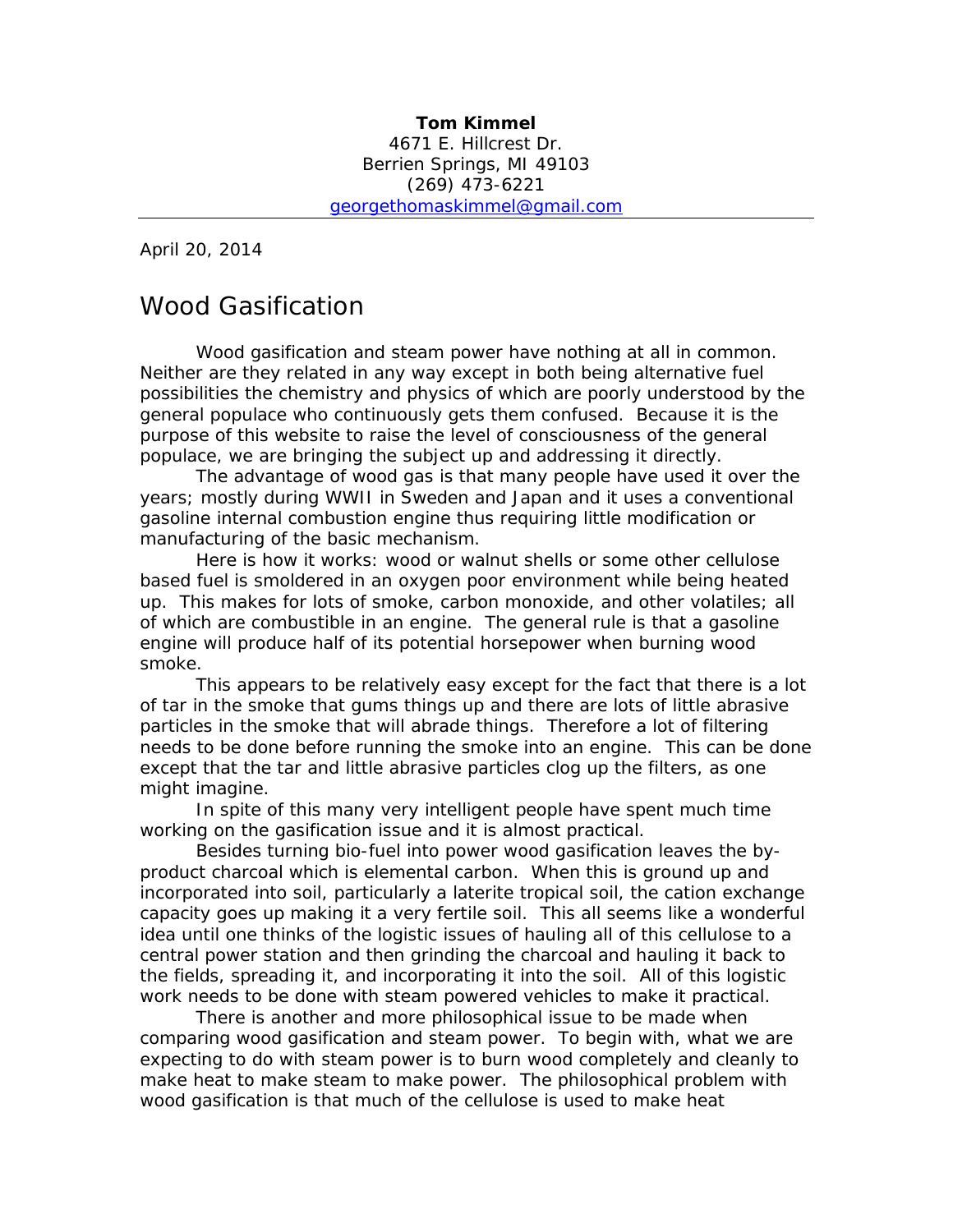necessary to boil out the volatiles and to make carbon monoxide. When this is done absolutely none of the heat is used to make power. In fact, most of these wood gasification things use an inter-cooler to cool off the wood gas before running it into the IC engine. Thus every bit of the heat generated is wasted, lost, not used, an unwelcome by-product of the process.

And so the bright person will say: why do we not use the heat to make steam and run that through a steam engine? And the answer is that it is very difficult to make a steam power plant because no one is mass producing steam engines or steam generators and thus every part of a steam power plant has to be designed and hand crafted. Therefore there is no reason to make a small steam power plant to use part of the heat of cellulose combustion when it would cost no more to make a larger steam power plant and thus avoid all of the wood gasification problems.

If a person is absolutely committed to making carbon to put in the soil, that can be done in a steam engine burner as easily or more easily than in a wood gasification producer thing.

And so; wood gasification has nothing at all to do with steam power. And steam power has nothing to do with burning water to make power. These things are all heat engines and they all run on one or the other of the standard well-known thermodynamic cycles. It is because they are based on thermodynamic cycles that they are poorly understood by the general populace, hence this explanation cum diatribe.

# **Wood Gasification - Wayne Keith**

Website: [www.driveonwood.com](http://www.driveonwood.com/)

Coal gasification is sometimes called "clean coal" because it can be used to generate electricity without belching toxins and carbon dioxide into the atmosphere. But it's still based on a nonrenewable fossil fuel. And it still requires mining operations that scar the Earth and leave behind toxic wastes of their own. Wood gasification -- or **biomass gasification**, to be more technically correct -- may provide a viable alternative. Biomass is considered a renewable energy source because it's made from organic materials, such as trees, crops and even garbage.

Biomass gasification works just like coal gasification: A feedstock enters a gasifier, which cooks the carbon-containing material in a low-oxygen environment to produce syngas. Feedstocks generally fall into one of four categories:

• Agricultural residues are left after farmers harvest a commodity crop. They include wheat, alfalfa, bean or barley straw and corn stover. Wheat straw and corn remnants make up the majority of this biomass.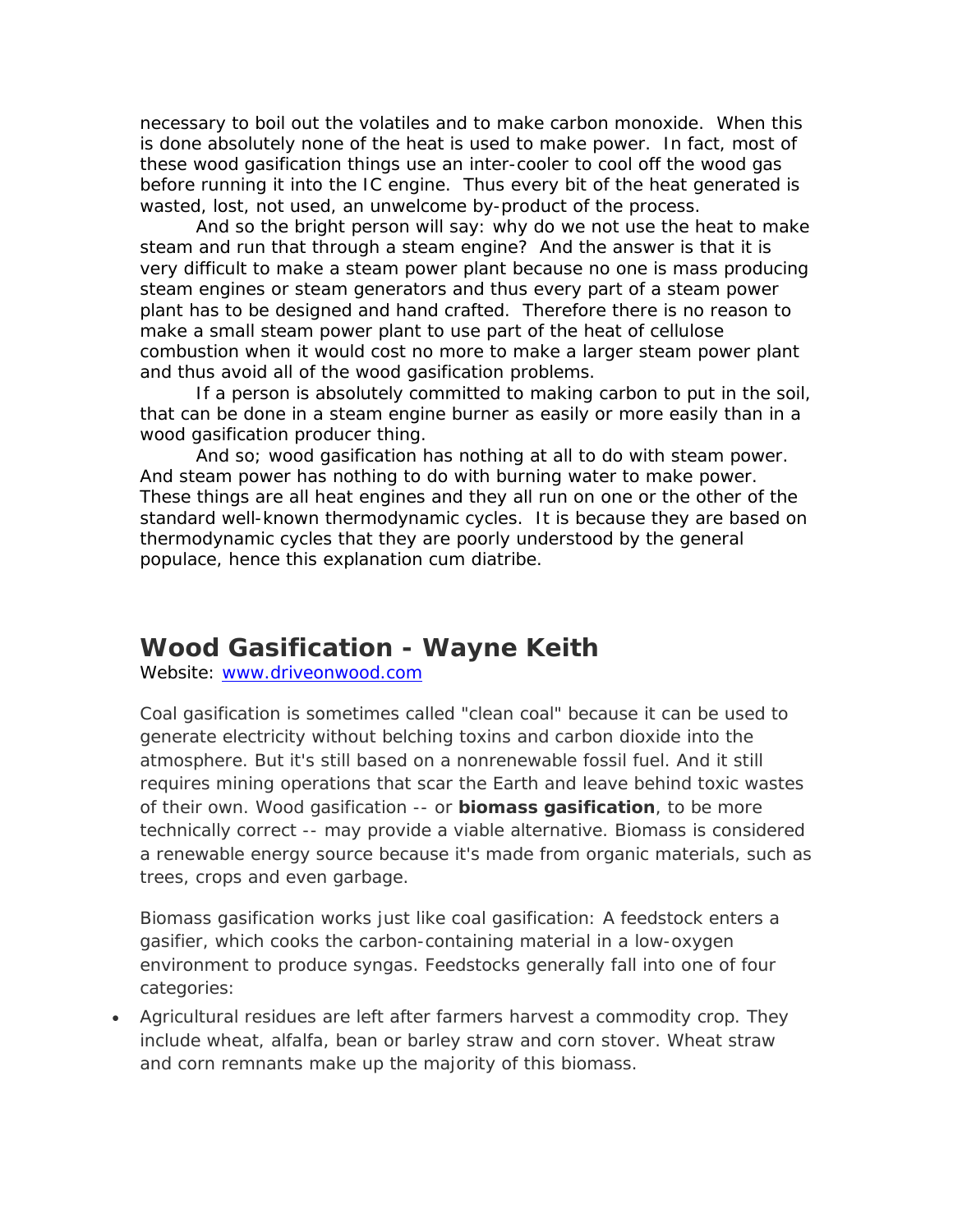- Energy crops are grown solely for use as feedstocks. They include hybrid poplar and willow trees, as well as switchgrass, a native, fast-growing prairie grass.
- Forestry residues include any biomass left behind after timber harvesting. Deadwood works well, too, as do scraps from debarking and limb-removal operations.
- Urban wood waste refers to construction waste and demolition debris that would otherwise end up in a landfill. Pallets -- flat transport structures -- also fall into this category.

The choice of feedstock determines the gasifier design. Three designs are common in biomass gasification: updraft, downdraft and crossdraft. In an **updraft gasifier**, wood enters the gasification chamber from above, falls onto a grate and forms a fuel pile. Air enters from below the grate and flows up through the fuel pile. The syngas, also known as **producer gas** in biomass circles, exits the top of the chamber. In **downdraft**or **crossdraft gasifiers**, the air and syngas may enter and exit at different locations.

The choice of fuel and gasifier design affects the relative proportions of compounds in the syngas. For example, wheat straw placed in a downdraft gasifier produces the following:

- 17 to 19 percent hydrogen gas
- 14 to 17 percent carbon monoxide
- 11 to 14 percent carbon dioxide
- Virtually no methane

But charcoal placed in a downdraft gasifier produces the following:

- 28 to 31 percent carbon monoxide
- 5 to 10 percent hydrogen gas
- 1 to 2 percent carbon dioxide
- 1 to 2 percent methane

[source: [Rajvanshi\]](http://nariphaltan.virtualave.net/gasbook.pdf).

Now you're ready to make your own wood gasifier. Keep clicking to see how.

### **Note:**

### **BETTER GAS(IFICATION) MILEAGE**

Believe it or not, one of the main uses of wood gasification has been to power internal combustion engines. Before 1940, gasification-powered cars were occasionally seen, especially in Europe. Then, during World War II, petroleum shortages forced people to think about alternatives. The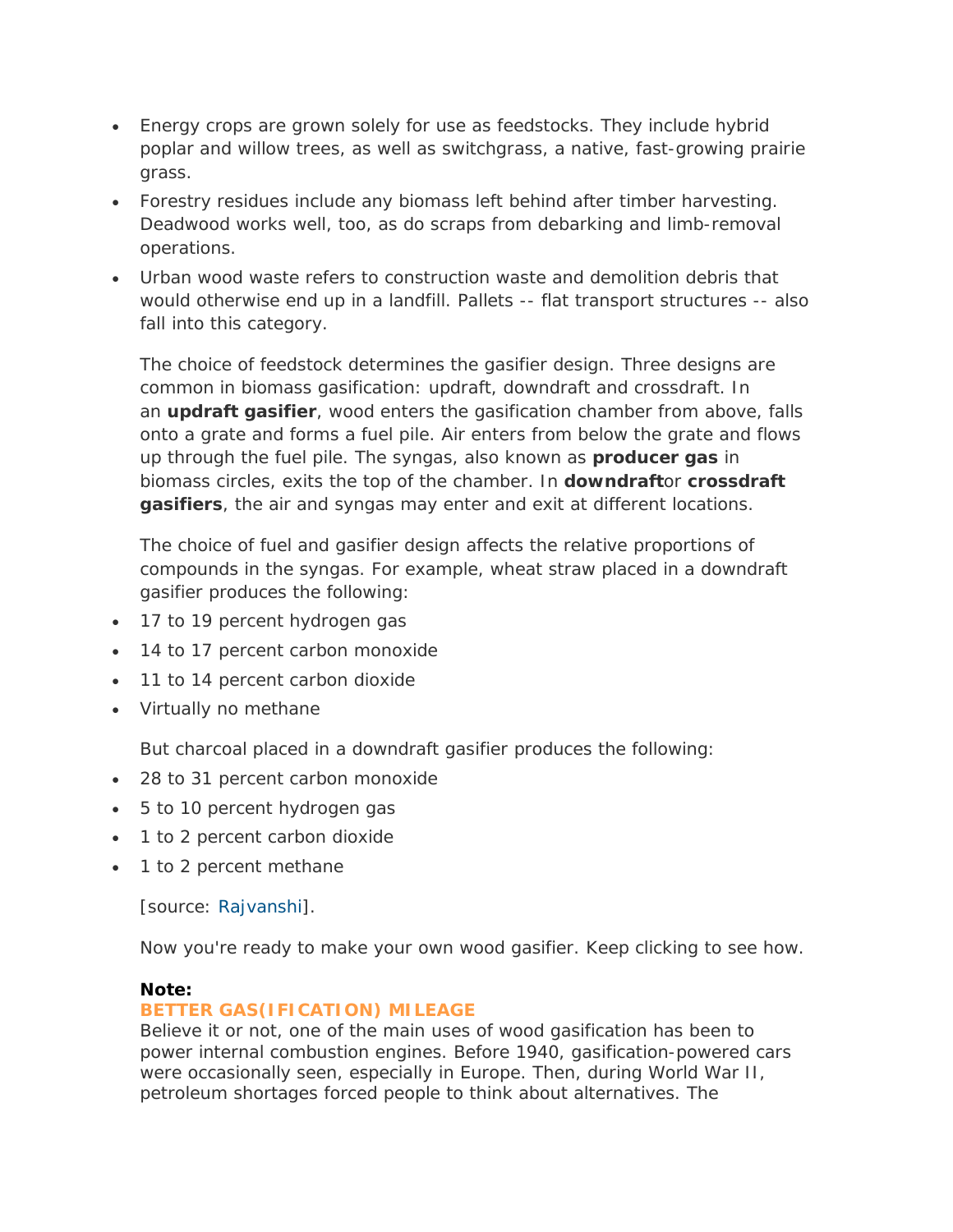transportation industries of Western Europe relied on wood gasification to power vehicles and ensure that food and other important materials made it to consumers. After the war, as gas and oil became widely available, gasification was largely forgotten. A future petroleum shortage, however, may revitalize our interest in this old technology. The car driver of the future may ask to "fill 'er up" with a few sticks of wood instead of a few gallons of gas.

## GEK Gasifier <http://www.gekgasifier.com/>

## **Wood gas, Syngas, Biogas, Producer Gas**

Gasification is the use of heat to tranform solid biomass or other carbonaceous solids into a synthetic "natural gas like" flammable fuel. Through gasification, we can convert nearly any dry organic matter into a clean burning fuel that can replace fossil fuel in most use situations. Whether starting with wood chips or walnut shells, construction debris or agricultural waste, gasification will transform common "waste" into a flexible gaseous fuel you can use to run your internal combustion engine, cooking stove, furnace or flamethrower.

### *Sound impossible?*

Did you know that over one million vehicles in Europe ran onboard gasifiers during WWII to make fuel from wood and charcoal, as gasoline and diesel were rationed or otherwise unavailable? Long before there was biodiesel and ethanol, we actually succeeded in a large-scale, alternative fuels redeployment– and one which curiously used only cellulosic biomass, not the oil and sugar based biofuel sources which famously compete with food.

This redeployment was made possible by the gasification of waste biomass, using simple gasifiers about as complex as a traditional wood stove. These small-scale gasifiers are easily reproduced (and improved) today by DIY enthusiasts using simple hammer and wrench technology. The goal of this GEK is to show you how to do it, while upgrading the engineering and deployment solutions to something befitting the digital age.